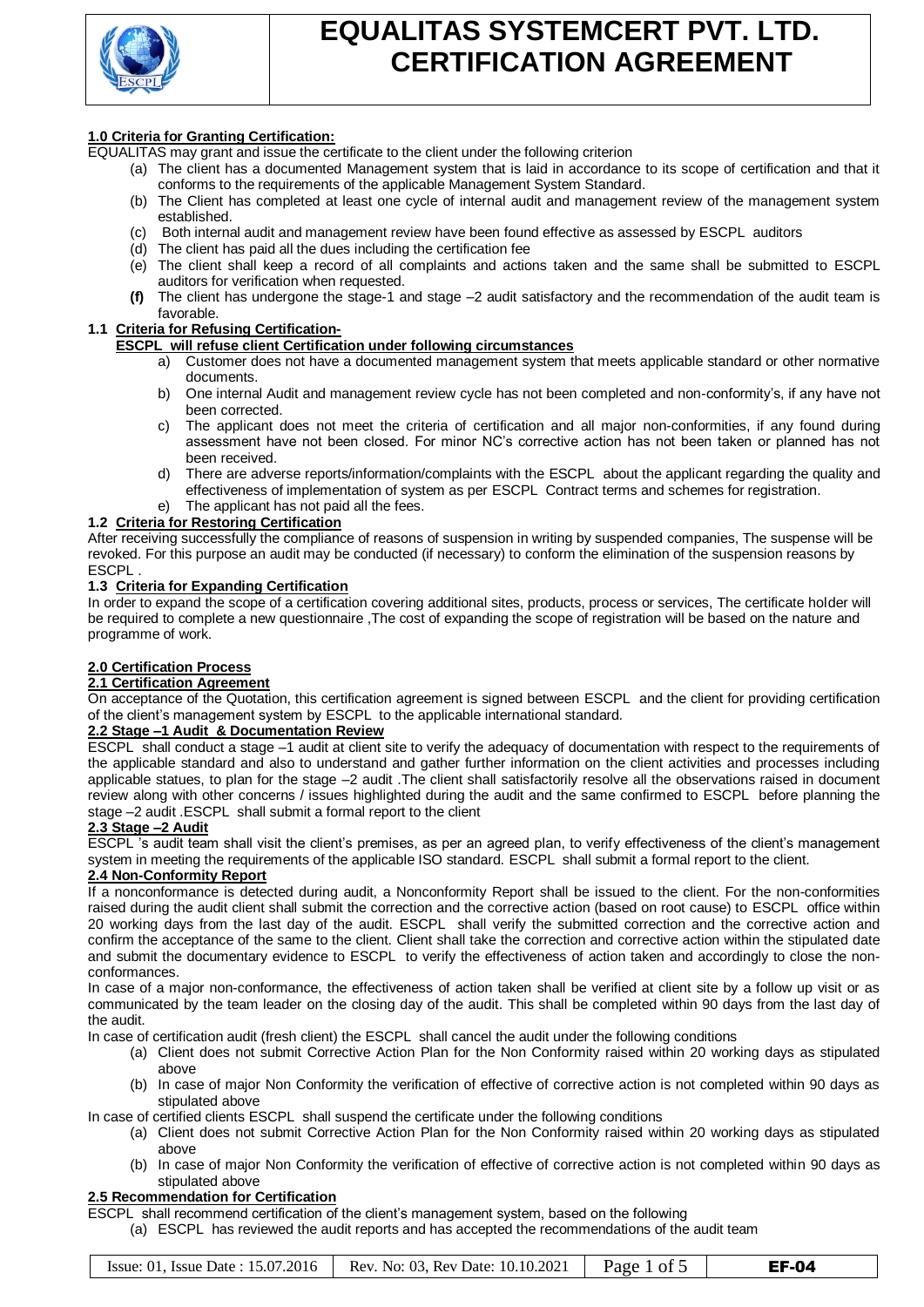

- (b) The client has submitted the correction and corrective action for the non conformities raised within the stipulated time and ESCPL has accepted the same
- (c) In case of a major non-conformance, the effectiveness of correction and corrective action is verified by ESCPL 's auditors as agreed and the non-conformity either closed or downgraded to minor.

If the client is not recommended for certification ESCPL shall accordingly inform the client

#### **2.6 Issue of certificate**

ESCPL shall issue the certificate against the applicable standard to the client only after the closure of all the non-conformances as stated in section 2.5 of this agreement.

The Certificate is the property of ESCPL , and shall be produced to ESCPL as and when requested.

The certification will be valid for a period of three years from the date of approval of certification, subject to the satisfactory maintenance of the Management System as confirmed through agreed surveillance audits

### **2.7 Surveillance Audit**

Surveillance audits shall be conducted regularly at the client site at least once in a year to confirm that the Client's Management System continues to conform to the requirements of the standard to which it is certified.

The first surveillance audit shall take place within twelve months from the last day of the stage –2 audit and failure to comply with this requirement will lead to suspension and subsequently withdrawal of certification.

For the non-conformity raised during the surveillance audit the conditions stipulated in section 2.5 of this agreement shall be applicable

In the case that a surveillance audit cannot be carried out because the client's operations are affected owing to factors outside its control, e.g.: employee union strike, natural calamity, etc. the case shall be presented to ESCPL for a decision. ESCPL shall submit a formal report to the client

### **2.8 Re-certification Audit**

The purpose of recertification audit is to confirm the continued conformity and effectiveness of the client's management system as a whole and its continued relevance and applicability for the scope of certification.

The Re-Certification audit shall include site audit and shall consider the performance of management system over the period of certification and shall also include a review of previous surveillance audit reports. The recertification audit may have a stage –1 audit in situations where there have been significant changes to the management system, the client or changes to legislation. ESCPL shall conduct the recertification audit at least 60 days in advance to the expiration of certification so that the client has

time to implement corrective actions before the expiry of the certification

For non-conformities raised during the audit, the conditions specified in section 2.5 of this agreement become applicable. ESCPL shall submit a formal report to the client.

### **2.9 Special Audit**

ESCPL shall conduct special audits under the following conditions,

- (a) Extension to the scope of certification already granted, on the request of client. This could be clubbed with routine surveillance audit.
- (b) To investigate complaints received by ESCPL about the client.
- (c) Follow up audit in case of suspension or major non-conformity raised in any audit.
- (d) Changes to ESCPL 's certification requirements.

For non-conformities raised during the audit the conditions identified in section 2.5 of this agreement shall become applicable. ESCPL shall submit a formal report to the client.

### **2.10 Notice of Changes by ESCPL**

ESCPL shall inform the client in advance any changes to its requirements for certification and shall subsequently verify that each client complies with this requirement. It shall necessitate a special audit in certain cases.

### **2.11 Notice of Changes by the client**

Client shall inform ESCPL, without delay, of matters that may affect the capability of management system to continue to fulfill the requirements of the standard used for certification. These may include changes related to,

- (a) The legal, commercial, organizational status or ownership,
- (b) Organization and management (e.g. changes in key managerial, decision making or technical staff)
- (c) Contact address and sites
- (d) Scope of operation under the certified management system
- (e) Major changes to the management system and processes.

### **OHSMS Clients**

- (a) Any significant events including fatal incidents, serious injuries, occupational disease or legal action by a regulatory authority.
- (b) Fully inform Equalitas, at the time of surveillance or re-certification of any OHS related findings by third –parties,
- (c) Breach of an act of parliament, or a contravention of a regulatory requirement

ESCPL shall review the changes and accordingly discuss with client for an early verification to ensure that the capability of the management system continues to fulfill the requirements of the applicable standard.

## **2.12 Maintaining Certifications**

The Certification is maintained for a period of 3 years under the following conditions.

- (a) The Surveillance Audits are conducted as planned and the client has demonstrated that it continues to satisfy the requirements of the management system standard as confirmed by ESCPL .
- (b) All the non-conformance raised during previous surveillance are closed within the time frame agreed and correction and corrective actions for the non conformities raised during the current audit are identified and accepted by ESCPL as per conditions specified in section 2.5 of this agreement.
- (c) The Internal Audit and the management reviews are conducted as scheduled and there are no issues pending.

| Issue: 01. Issue Date: 15.07.2016 | Rev. No: 03, Rev Date: 10.10.2021 | Page 2 of 5 | <b>EF-04</b> |
|-----------------------------------|-----------------------------------|-------------|--------------|
|                                   |                                   |             |              |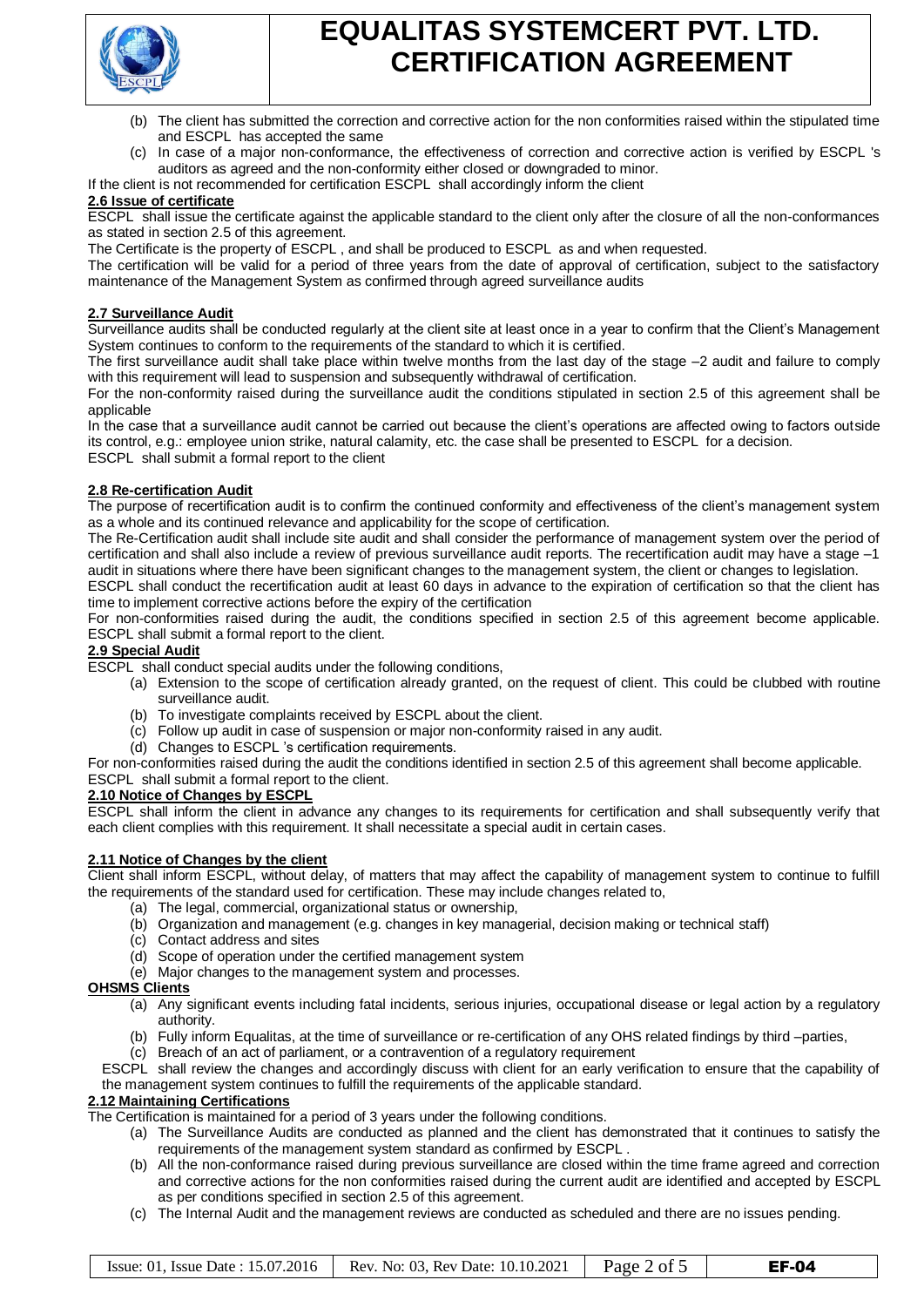

- (d) The client shall maintain suitable records of customer complaints and keep the records of investigation and remedial actions taken with respect to such complaints for verification by the ESCPL auditors.
- All outstanding dues to ESCPL are paid

## **2.13 Suspending, Withdrawing or Reducing the scope of certification**

#### **(a) Suspension**

- ESCPL shall suspend certification in cases wherein
	- The client's certified management system has persistently or seriously failed to meet certification requirements, including requirements for the effectiveness of the management system.
	- The client does not allow surveillance, recertification audits, to be conducted at the required frequencies.
	- If Client does not allow to conduct Special Audit/ Surprise Audit (by ESCPL or NABCB) will be suspended within 7 days.
	- $\triangleright$  Wishful misuse of logo & reference to certification.
	- Non compliance to submission of Corrective action as stated in section 2.5 of the agreement.

The suspension shall be for a period of maximum six months and the suspended status of the client shall be publicly made available in the register of certified clients being maintained by ESCPL at its registered office. During this period the client shall discontinue the use of logo or any reference of certification in advertising matter, as directed by ESCPL , at the time of giving notice of suspension.

### **(b) Withdrawal**

ESCPL shall withdraw the certificate under the following circumstances.

- (a) Failure of the client to resolve the issues of suspension within six months shall result in withdrawal of certification
- (b) Other reason like major legal complaint, company involved in malpractices, ESCPL loses accreditation etc.
- (c) Client voluntarily requested for a withdrawal.
- (d) Suspended clients due to Special Audit/ Surprise Audit (ESCPL or NABCB) will be withdrawn, if they are not allowing ESCPL to conduct Audit (Stgae2) within 30 days of Suspension.

Upon withdrawal of certification the client ceases to enjoy the certification status and shall accordingly return the certificate as directed by ESCPL at the time of withdrawal notice.

### **(c) Reduction in scope of certification**

ESCPL shall decide to reduce the client's scope of certification by excluding the parts not meeting the requirements, when the client has persistently and seriously failed to meet the certification requirements for those parts of the scope of certification. Such exclusions shall be consistent with the certification standard.

Upon request from any party, ESCPL shall provide information related to the validity of a given certificate.

ESCPL will inform client for refusing, expanding or reducing the scope of certification, renewing, suspending or restoring, or withdrawing of certification.

### **2.14 Certification and Use Of Logo**

The certificates issued by ESCPL remain the property of ESCPL and must be returned when requested. The client is authorized to use the certificate mark or its logo in advertising matter as per instruction given by ESCPL at the time of issuing the certificate,

ESCPL has provision through legally enforceable arrangements require that the certified client, while using the its certification, shall ensure that it,

- (a) Conforms to requirements of ESCPL when making reference to its certification status in communication media such as Internet, brochures or advertising or other documents.
- (b) Does not make or permit any misleading statement regarding its certification,
- (c) Does not use or permit the use of the certification document or any part thereof in a misleading manner,
- (d) Upon suspension or withdrawal of its certification, discontinues its use of all advertising matter that contains a reference to certification, as directed by ESCPL
- (e) Amends all advertising matter when the scope of certification has been reduced,
- (f) Shall not use the certification information in a manner to imply that the product or service is certified. The certification mark or logo shall not be used on a product or product packaging as this could be interpreted as denoting product conformity.
- (g) Does not imply that certification applies to activities that are outside the scope of its certification,
- (h) Shall not use the certification in such a manner that would bring ESCPL and /or the certification system into disrepute and lose public trust
- Logos shall also not to be applied on visiting cards

### **2.15 Publicly Accessible Information**

ESCPL shall make the following information publicly accessible through its web site and through documents PD-01& PD-02.

- The activities of ESCPL
	- The requirements for certification including information on the audit processes and certification process for granting, maintaining, extending, renewing, reducing suspending and withdrawing certification.
	- Certification status of clients through the register of certified clients maintained at ESCPL office
	- Appeal and complaint process.

All other information shall be treated as confidential.

### **2.16 Obligations of the applicant / certified organization**

The applicant / certified organization shall commit to fulfill continually the requirements of certification set by ESCPL for the scope for which certification has been granted including adapting changes in requirements for certification as and when communicated

(a) When requested the applicant / certified organization shall cooperate with ESCPL in the fulfillment of the requirements for certification. This shall apply to all locations included in the certification

|  | Issue: 01, Issue Date: $15.07.2016$ Rev. No: 03, Rev Date: $10.10.2021$ | Page 3 of 5 | <b>EF-04</b> |
|--|-------------------------------------------------------------------------|-------------|--------------|
|--|-------------------------------------------------------------------------|-------------|--------------|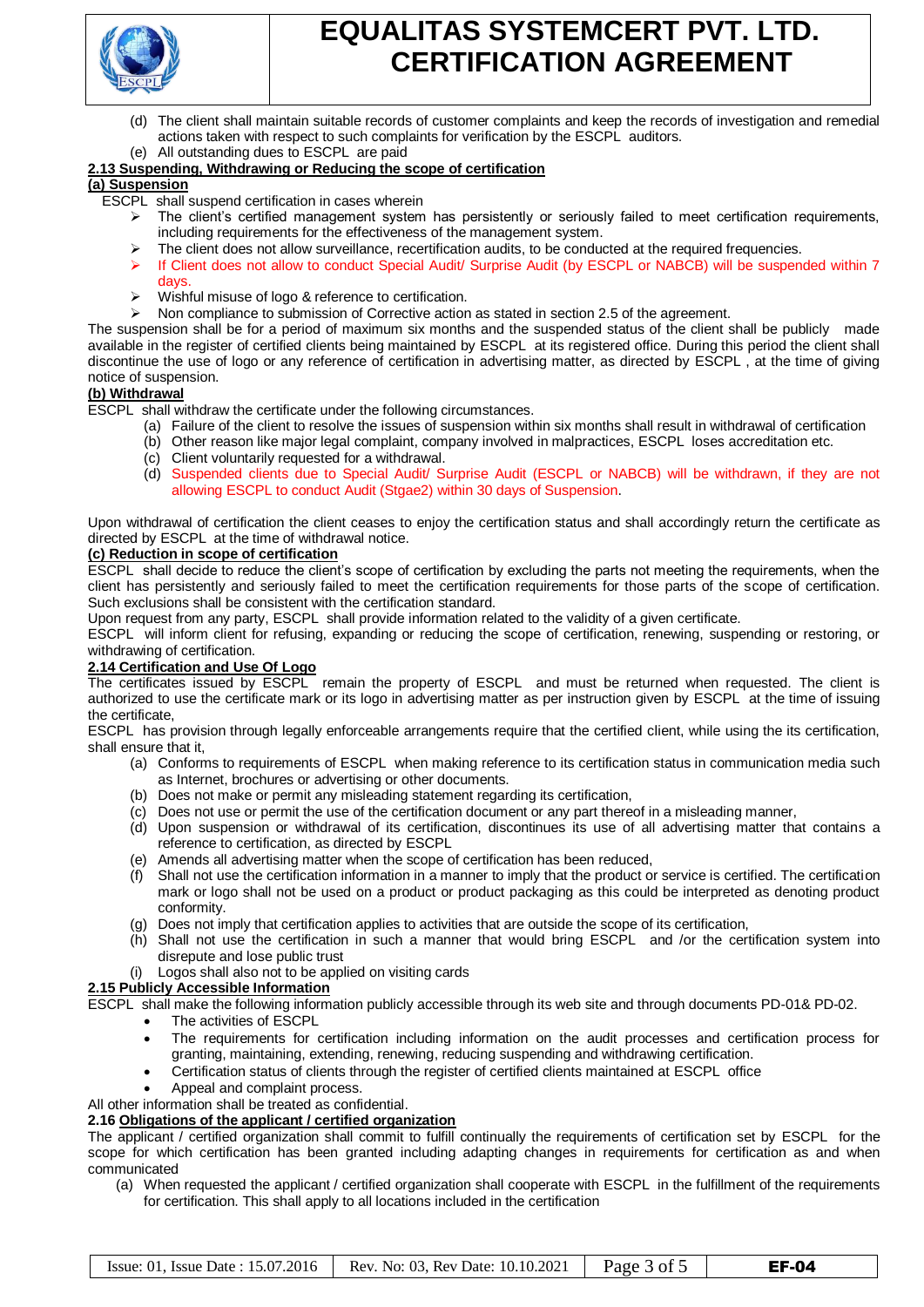

- (b) The applicant / certified organization shall provide access to information, documents and records as necessary for granting certification and maintaining certification
- (c) Certified organization shall allow the personnel from the accreditation body (e.g. NABCB) access to their sites and shall provide access to information, documents and records when requested by ESCPL
- (d) The certified client shall claim certification only with respect to the scope for which certification has been granted
- (e) The certified organization shall not use its certification in such a manner as to bring ESCPL into disrepute
- (f) The applicant / certified organization shall pay fees as determined by ESCPL
- (g) The applicant / certified organization shall inform without delay any significant changes relevant to the certification in respect of its status or its operation related
	- Its legal, commercial or ownership status
		- ii) The organization, top management & key personnel
		- iii) Resources and premises
		- iv) Scope of certification
- v) Other such matters that might affect the ability of the certified organization to fulfill requirements of certification **2.17 Obligations of ESCPL** 
	- (a) ESCPL shall make publicly available information about the status of certification that it has granted the certified organization. The information shall be updated regularly. The information shall include the following
		- i) Name and address of the certified client
		- ii) Dates of granting certification and expiry date as applicable
		- iii) Scope of certification

ESCPL shall give due notice of any changes to its requirements for certification. It shall take into account the views expressed by interested parties before deciding on the precise form and the effective date of the changes. Following a decision on, and publication of, the changed requirements it shall verify that each certified client carries out necessary adjustments

## **3.0. GENERAL TERMS AND CONDITION**

**(a) Termination-** The **client** and EQUALITAS shall have the right to terminate this agreement at any time giving 30 days of written notice of such termination. The client shall, in case of termination, reimburse to EQUALITAS all the dues up to date of termination. EQUALITAS, if it so wishes, shall also charge a termination fee to be negotiated at the time of termination and this is in addition to the dues that are payable to EQUALITAS. In no case such termination fee shall not exceed 15% of the value of the agreement. All reimbursable are payable at the end of said 30 days period.

**(b) Confidentiality-** EQUALITAS shall not disclose any information about the client or individual to a third party without the written consent of the client or the individual concerned. If EQUALITAS is required by law to release confidential information to a third party, the client or the individual concerned shall, unless regulated by law, be notified in advance of the information provided.

**(c). Force majeure-**Delay in or failure of performance of either party hereto shall not constitute a default hereunder or give rise to any claim for damage if and to the extent such delay or failure is caused by an act of war, natural disaster, fire, explosion, labor dispute or any other event beyond the control of the party affected and which, by the exercise of reasonable diligence, said party is unable to prevent. The party affected shall notify the other party in writing of the causes and expected duration immediately after the occurrence of any such event.

**(d) Law & disputes-**The agreement for certification between EQUALITAS and client shall be governed by prevailing law in India. Any dispute arising in connection with the agreement, which cannot be settled by private negotiations between the parties, shall be referred to arbitration as per the Indian Arbitration Act, subject to Delhi jurisdiction. The decision of the arbitration shall be binding for the both parties

**(e) Appeals:** Client shall appeal to EQUALITAS in respect of the following,

- I. Non acceptance of client's application for certification
- II. Granting, suspending, withdrawing or denying of certification

EQUALITAS shall deal with the appeals according to its procedure and shall be responsible for all decisions at all levels of the appeal handling process.

EQUALITAS shall acknowledge the receipt of the appeal and shall provide the client with progress reports and the outcome.

**(f) Complaints:** EQUALITAS shall investigate the complaint received about the client to decide what action need to be taken and the same shall be communicated to the client at an appropriate time. The identity of the complainant shall not be disclosed.

**(g) Fees** The fees shall be detailed in the quotation submitted by EQUALITAS. Fees are charged on the basis of applicable rates at the time of submission of the quotation. EQUALITAS may revise the fee submitted in the quotation during the Certification period. Clients shall be notified of any change in the fee.

If any special audit is performed on the client as detailed in section 2.10 of this agreement, EQUALITAS shall charge an extra fee for such audits to cover the audit charges and other administrative costs and this shall be payable within 7 days from the date of invoice.

Cancellation of Audit shall involve re-imbursement of expenses incurred by EQUALITAS, if any. Equalitas will not issue certificate without receiving consideration/ Quotation amount.

**(h) Access to the client site :** The client , at the request of EQUALITAS, shall permit access to their sites and records for EQUALITAS's auditors and authorized personnel on behalf of the accreditation body to which EQUALITAS is accredited. The same shall be communicated to the client in advance.

**(I) Agreement Period :** This agreement comes to force on and remains in the force until the expiry of the certificate, unless withdrawn for justified reasons or withdrawn by either party upon due notice given to the other party.

**(j) Liability: EQUALITAS's** liability shall be limited **to** providing certification of the client's management system and shall not be more then three time of certification fee in any way.